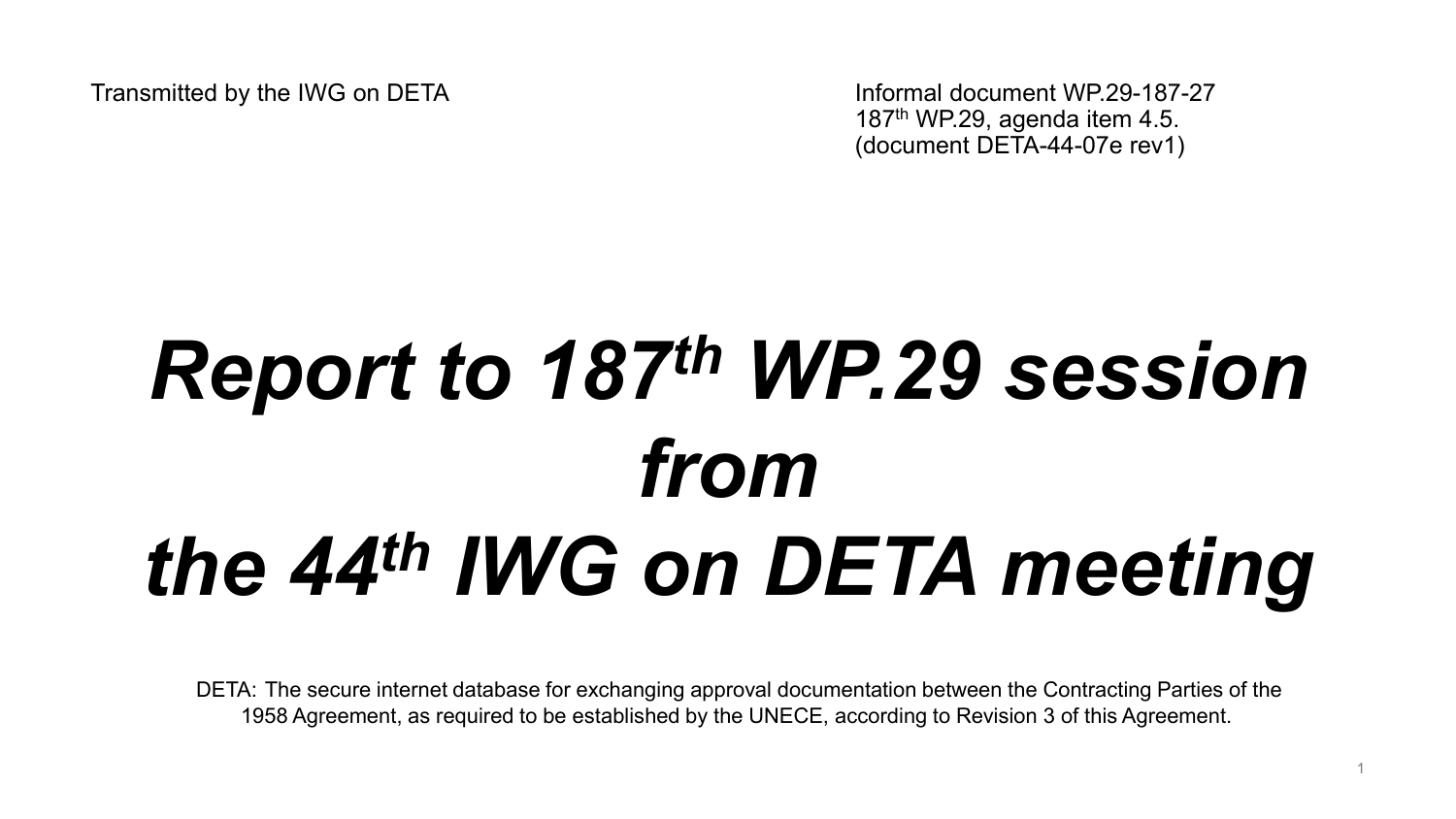# **DETA is still under development but since May 2019 ready to be used for it base purpose:**

- 34 Contracting Parties have notified their DETA Focal Point
- App. 22600 approvals uploaded (+5000) by 15 TAA
- App. 5600 manufacturers are uploaded and could be selected by TAA
- 13 manufacturers have access to DETA (only to their own approvals) (manufacturer's access is to be requested via their approval authority and to be forwarded to the DETA Administrator)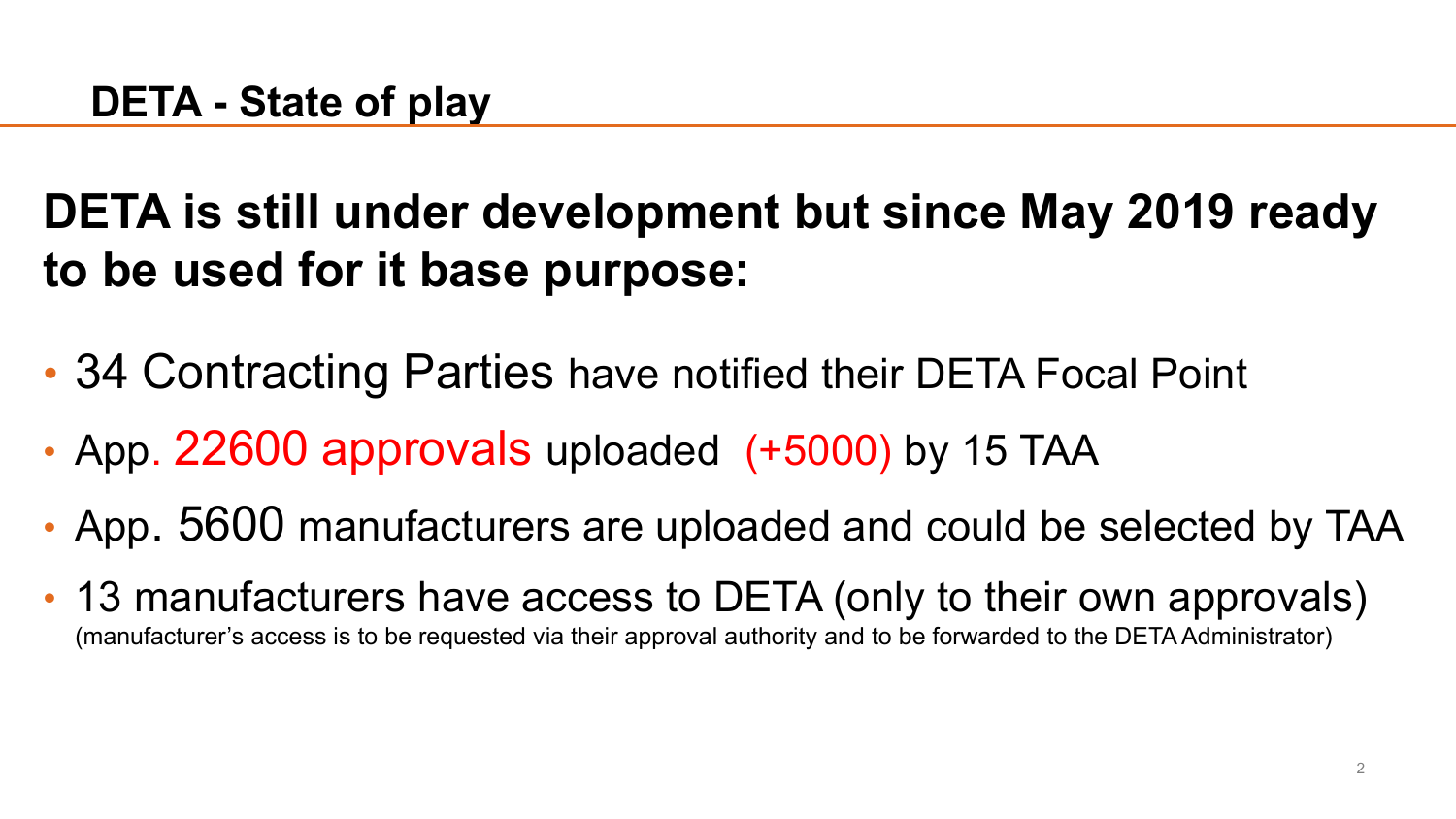#### **DETA - State of play – Developments**

- **Contracting and implementation Unique Identifier** 
	- $\rightarrow$  contract for financial participation of industry is ready for signature
		- $\rightarrow$  last fine tuning of specification is ongoing
		- $\rightarrow$  awaiting the offer from the software supplier
- **Mass Upload Functionality** 
	- $\rightarrow$  starting of test phase estimated in August TAA's will be informed in due time
- **Q & A catalogue on the UI**

 $\rightarrow$  first draft will be issued at the next IWG DETA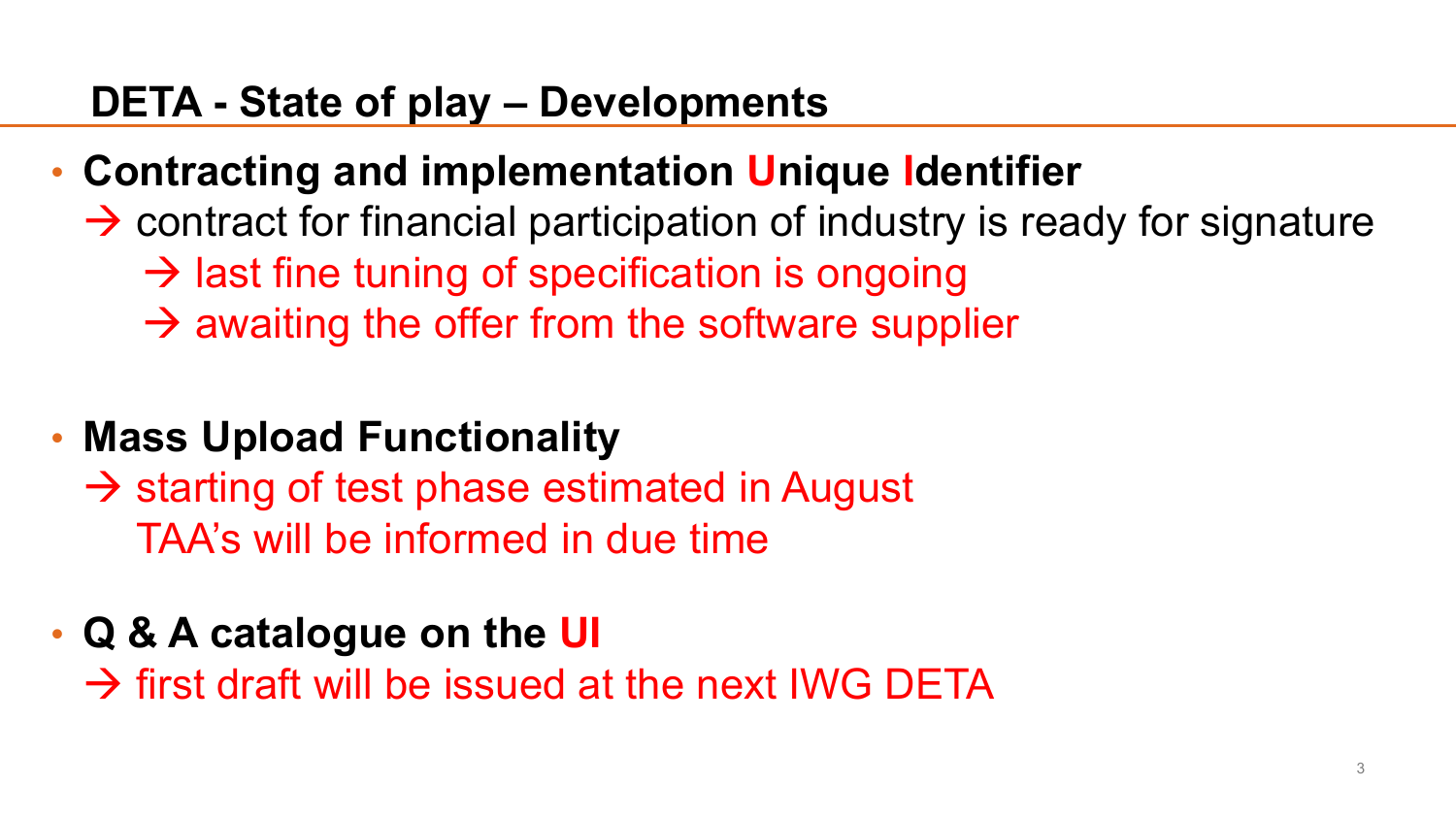# **Extension of scope DETA following WP.29/AC.2 assignment**

 $\rightarrow$  Access to CS related information by the CPs of the 1998 Agreement → GRVA is addressing China's request (GRVA-13-31) via a workshop

- $\rightarrow$  Access in the course of PTI (1997 Agreement)
	- $\rightarrow$  IWG initiated a discussion to identify needs related to PTI, tbc.
	- $\rightarrow$  IWG will report to WP.29 in November 2022 on results and possible solutions for addressing the needs
	- $\rightarrow$  IWG will propose measures assuring necessary confidentiality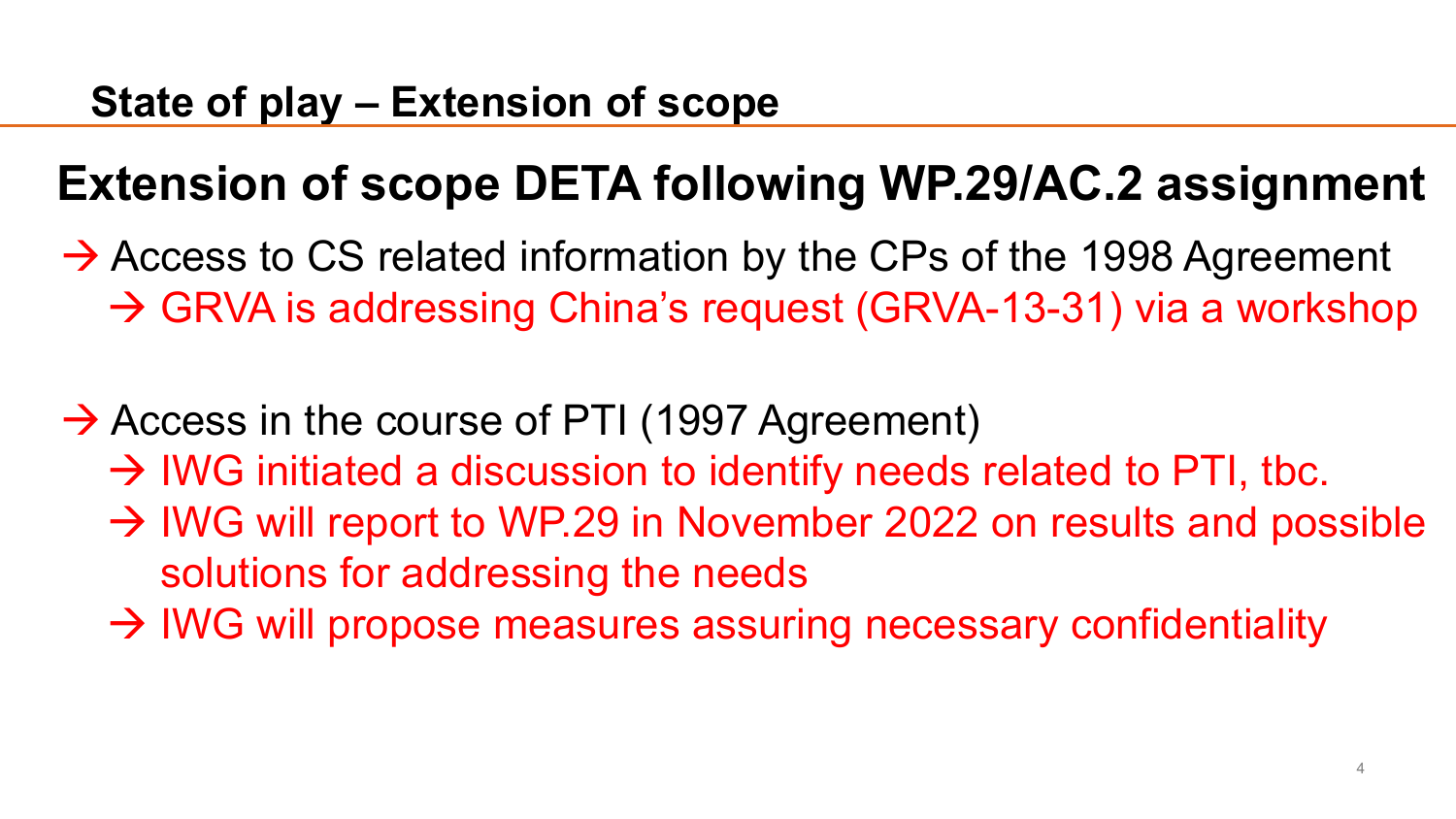## **Feedback from GRs with regard to the UI The GRs received input on UI and responded**

 **Ongoing, new presentation will be finalised after confirmation by WP.29 that:**

Schedule 4 of the 1958 Agreement (Rev.3) sets the basis conditions for use of UI.

The IWG is uncertain whether "practicalities" have to be defined in UN Regulations to support the use of UI.

Practicalities would secure uniform implementation and practices in the market.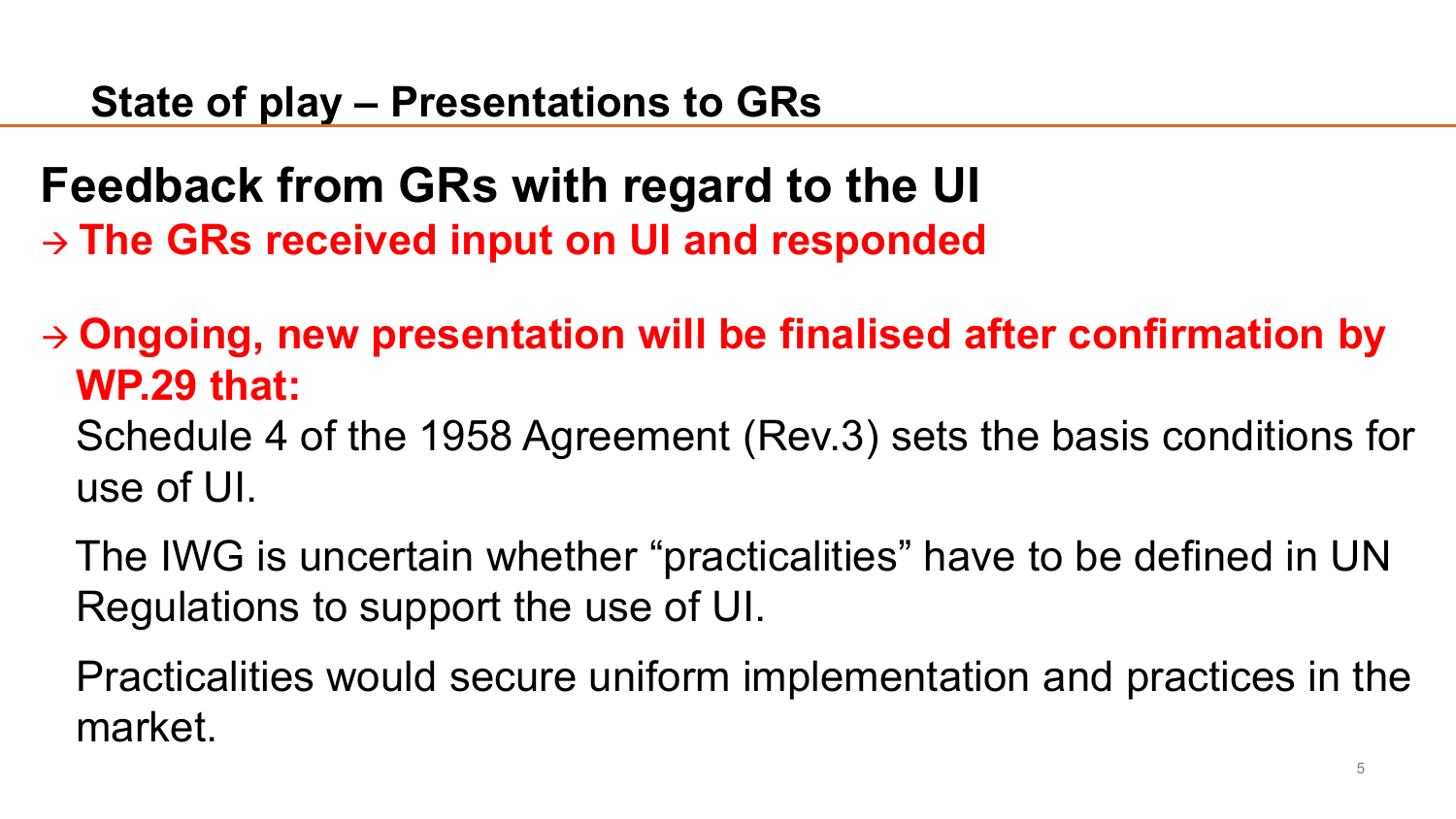### **State of play – Presentations to GRs**

## **Some cases where provisions in UN Regulations could be useful:**

- **→ Standard text related to UI e.g.**
- $\rightarrow$  Specification of the content of the **summary document**

**See example from GRE Amendment proposal to UN Regulation No. 148 tabled for adoption this week (ECE/TRANS/WP.29/2022/92)**

- Unique Identifier (UI)  $3.3.3.$
- The approval marking as defined in paragraph 3.3.2. may be replaced by the  $3.3.3.1.$ Unique Identifier, if available. The Unique Identifier mark shall follow the format in the example shown below:

Figure I Unique Identifier (UI)



The above Unique Identifier marked on the lamp shows that the type concerned has been approved and that the relevant information on that type approval can be accessed on the UN secure internet database by using 270650 as the Unique Identifier.